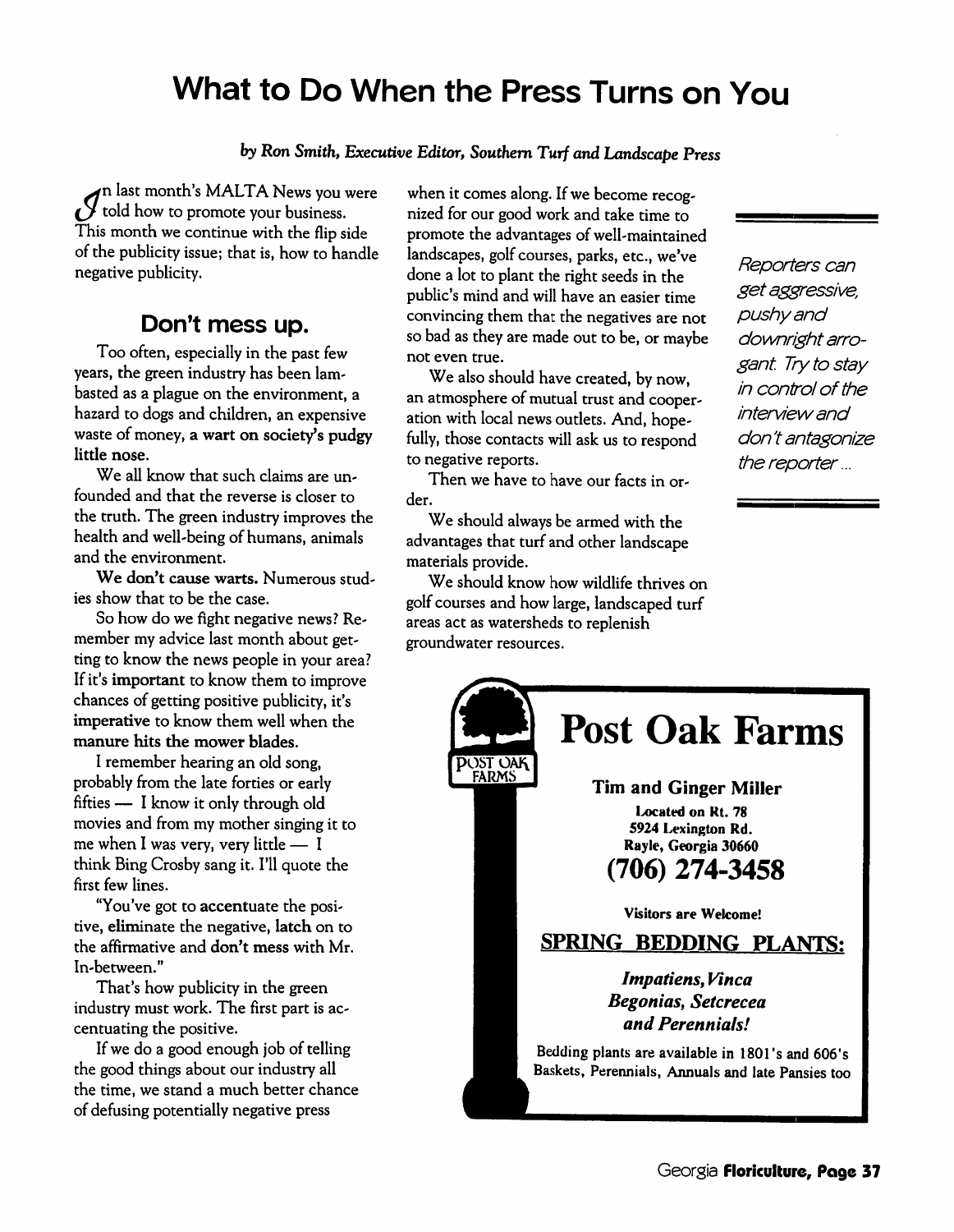**Itneverpays to anger someone who buys ink by the barrel.**

We need to understand and have the figures handy to back up the assertion that turf pesticides, used according to labels, pose no real threat to humans, animals or groundwater.

Yet we can never make rash statements such as: "I'd be willing to swim through a pond filled with malathion." Someone will demand that you do it.

### Don't shoot from the hip.

Don't pop off and bluster about how safe anything is. Just the facts, ma'am, as Sgt. Friday used to say. Also important: Who is authorized to speak for your com pany? Do you want the technician you hired last Friday to answer a reporter's questions regarding the toxicity and safety of Dursban, 2,4,-D or Roundup? Probably not.

Designate a news spokesperson, or sev eral, or make certain everyone understands that no one talks to reporters but the owner or manager. Make certain all em ployees understand your press relations policy. And those who are authorized to speak should know how to deal with the press, how to answer hard questions or de fer them if they don't know the answers. And make sure all other staff members un derstand, unequivocally, that if reporters ask them anything, they refer them to man agement, politely, but with no doubt that they will answer no questions about your business in particular, pesticides in general, or anything at all regarding the safety of landscapes.

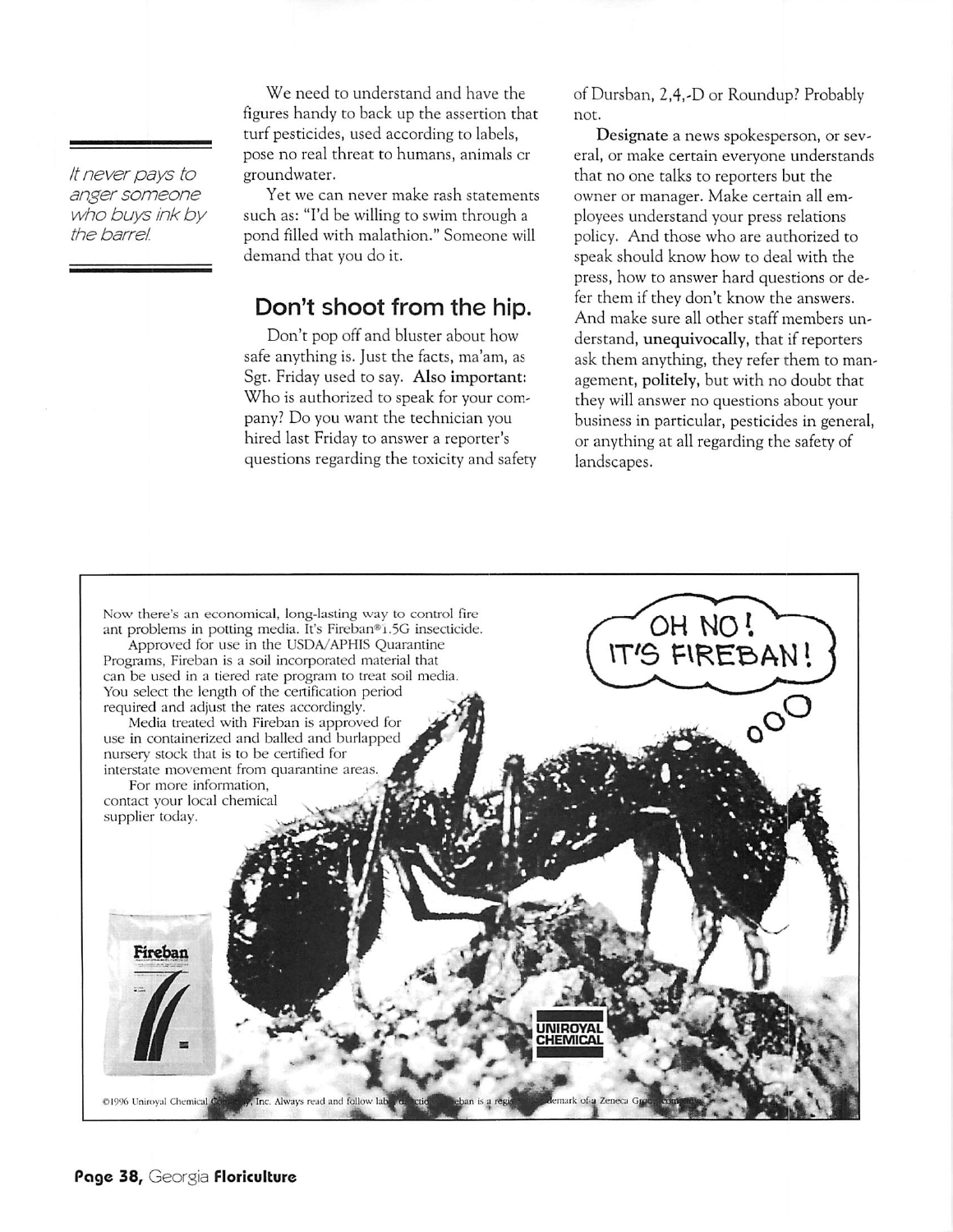Failure to comply with that regulation should result in severe penalties. That pol icy, by the way, ought to be spelled out in your labor manual and it should be ex plained before employment. Every employee should know the procedure for handling reporters' questions. It's management's job to assure that is the case.

So, *how do you deal* with negative questions? I've always found the truth to be the most effective way to deal with difficult issues and I've often wondered why politicians' press people didn't understand that as well.

If something bad happens — a chemical spill, for example — provide the basic in formation. The truck wrecked, some chem ical escaped the tank, we had a cleanup crew on hand within minutes and have removed the material and made certain that no residue remains. No one was in jured; the public was not in jeopardy, because the pesticide is not easilyvolatized, or whatever, and we got it out of the way immediately. We're looking into the cause and we'll let you know. Any more ques tions?

That's how I'd like to handle questions, but, in this litigious society, I'd take one more step first. Talk with your attorney if there is any potential for liability and dam ages. He may suggest delaying responses until you have a better understanding of what happened.

*I don't answer legal questions.* But as a journalist, I see red flags when folks refuse to answer simple questions and when folks say, "No comment," we assume immediately they are guilty as sin.

*"No Comment"* sets off warning bells and flashing lights. Any reporter worth the ink he uses for his by-line will assume that, since you don't want to talk about it, you must be guilty of some heinous crime.

Whenever possible and prudent, the best way to thwart his overactive imagina tion and get the Pulitzer look out of his eyes is to tell what happened. Don't wait for him or her to make headlines with a piece of fiction. Provide facts. But be aware of liabilities and consult an attorney before admitting guilt or responsibility. You don't

want to convict yourself in the press, especially if you're not guilty.

## *Don't get ambushed.*

If a reporter asks for a comment on something you're not familiar with, or something that can't be answered in a twoparagraph summary or a 30-second sound bite, ask for time to get the material together.Then make a factual report, with as little personal observation as possible.

Remember, just because you explain something in 100 words doesn't mean that all 100 of those carefully chosen words will make their way into the final report. In fact, words 1-10 might be exactly as you spoke them, but then there's a gap up to about, say word number 56, and without the intervening 46 words, what you read is not exactlywhat you meant. Have you ever heard this:

**Be careful with personal obser vations. Stick to the facts. Don't wax eloquent...**